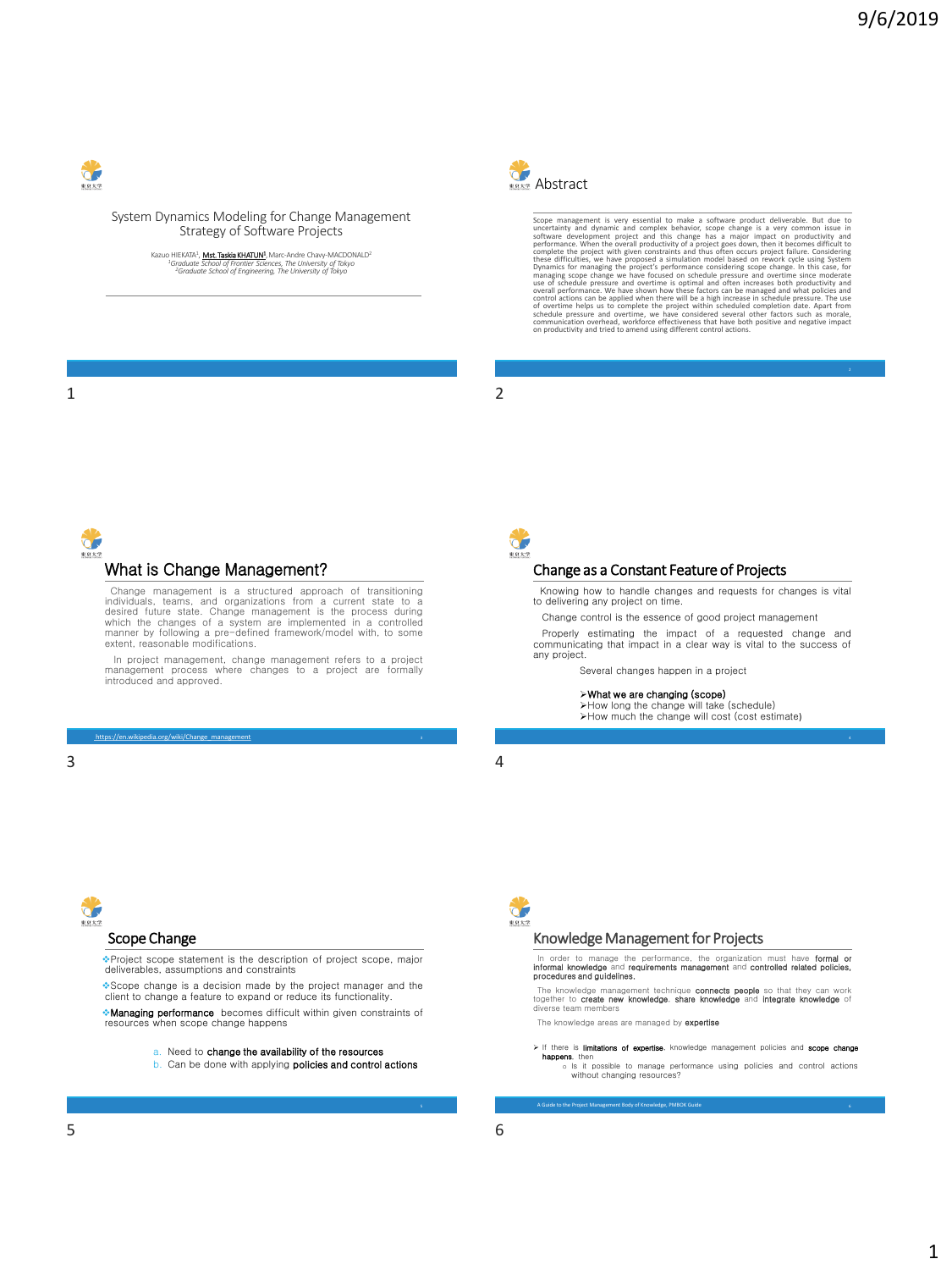

#### Scope change is a very common in software projects and affects the productivity as well as performance

➢Design a System Dynamics Simulation Model based on scope change to define how moderate use of schedule pressure and optimal overtime can increase the productivity and performance to meet the deadline without changing the constrains of the resources



Understanding patterns of behavior

❖Arising out of the influence of interrelationship among various elements comprising system elements<br>behavior

❖Through modeling and simulation

❖Deals with internal feedback loops and time delays that affect the behavior of the entire system

7 8



# $\frac{1}{2}$





- ❖ Implementing a project with a **fixed number of staff** from the beginning ❖ Using **moderate overtime** instead of
- **sustained** overtime since **it doesn't increase productivity in the long run**
- ❖ A **moderate** amount of **schedule pressure** is
- optimal ❖ The use of **'experts'** can significantly increase the project performance

resource constraints ❑ Baseline Projects ❑ Projects with Scope Change

[2] Smith, B J, Nguyen, H and Vidale, R F "Death of a software manager: How to avoid career suicide through dynamic software process modeling" American

Policies:

Pressure ii. Use of moderate overtime instead of changing

Consideration based on

use of optimal Schedule



## Initial Data Declaration for projects

| <b>Parameters</b>                | <b>Amount of data</b>      |                              | <b>Units</b>       |
|----------------------------------|----------------------------|------------------------------|--------------------|
|                                  | <b>Baseline</b><br>project | Project with Scope<br>change |                    |
| <b>Workforce</b>                 | 10 <sup>1</sup>            | 10                           | person             |
| <b>Potential</b><br>productivity | 10 <sup>1</sup>            | 10 <sup>1</sup>              | tasks/person/month |
| <b>Number of tasks</b>           | 1200                       | 1375(1)                      | tasks              |
| deadline                         | 40                         | 40                           | month              |

(1) Initially started with 1200 tasks, after 8<sup>th</sup> months scope change happens, and total amount of tasks became 1375